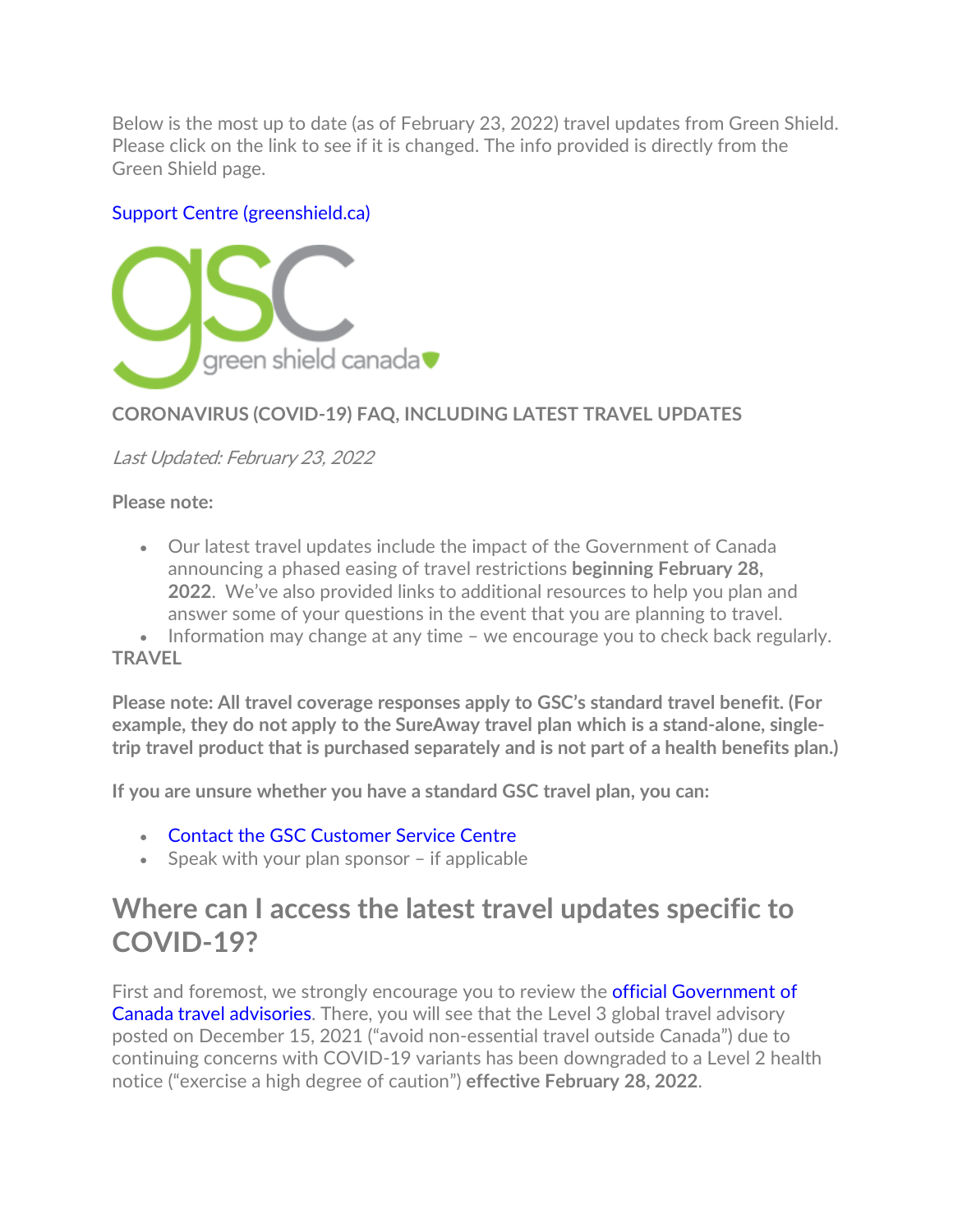This and other changes **[announced in the news release](https://www.canada.ca/en/public-health/news/2022/02/government-of-canada-lightens-border-measures-as-part-of-transition-of-the-pandemic-response.html)** from the Public Health Agency of Canada on February 15, 2022 make it less complicated for travellers.

While the global advisory is lifted, be aware that cruise ship or country-specific or region-specific restrictions may be implemented at any time, resulting in difficulties for travellers trying to return home from abroad. If you decide to travel, it's still important to understand your travel coverage and what's expected of you.

Review the information published by the Travel Health Insurance Association (THiA) of Canada, including the [Golden Rules of Travel Health Insurance](https://www.thiaonline.com/consumer-resources.html) and other resources in their:

#### • [Consumer section](https://www.thiaonline.com/consumers_corner.html)

#### • [COVID-19 FAQ](https://www.thiaonline.com/COVID19_FAQ.html)

Our travel assistance partner Allianz Global Assistance offers [these tips](https://www.allianz-assistance.ca/covid-19/covid-19-travelling-planning-resources.html) to help you plan and prepare for what to expect while travelling during the COVID-19 pandemic.

In terms of **GSC-specific travel information**, you are in the right place! The Support Centre continues to be the best source of our most up-to-date information.

## **What are the newest travel requirements announced by the Government of Canada?**

The announcement made on February 15, 2022 provided some welcome news for travellers **effective February 28, 2022**, including:

- Replacement of the Level 3 travel advisory ("avoid non-essential travel") with a Level 2 heath notice ("exercise a high degree of caution"). This means that the government is no longer advising Canadians against travel but rather recommending travellers continue to take precautions to protect themselves and others from COVID-19 infections. **NOTE: This is the most relevant point related to your coverage as COVID-19 is an eligible medical condition when there is no government advisory to avoid travel.**
- Easing of on-arrival testing requirements and quarantine restrictions for fully vaccinated travellers.
- Expanding pre-entry test eligibility to include rapid antigen tests administered by a healthcare entity.
- Allowing international flights at all eligible Canadian airports.

For the full story, check out [the news release](https://www.canada.ca/en/public-health/news/2022/02/government-of-canada-lightens-border-measures-as-part-of-transition-of-the-pandemic-response.html) from the Public Health Agency of Canada. Over the past couple of years, we have seen that the rules can change quickly so it is important to review the Government of Canada information when planning to travel, prior to departure, during your trip, and before returning home.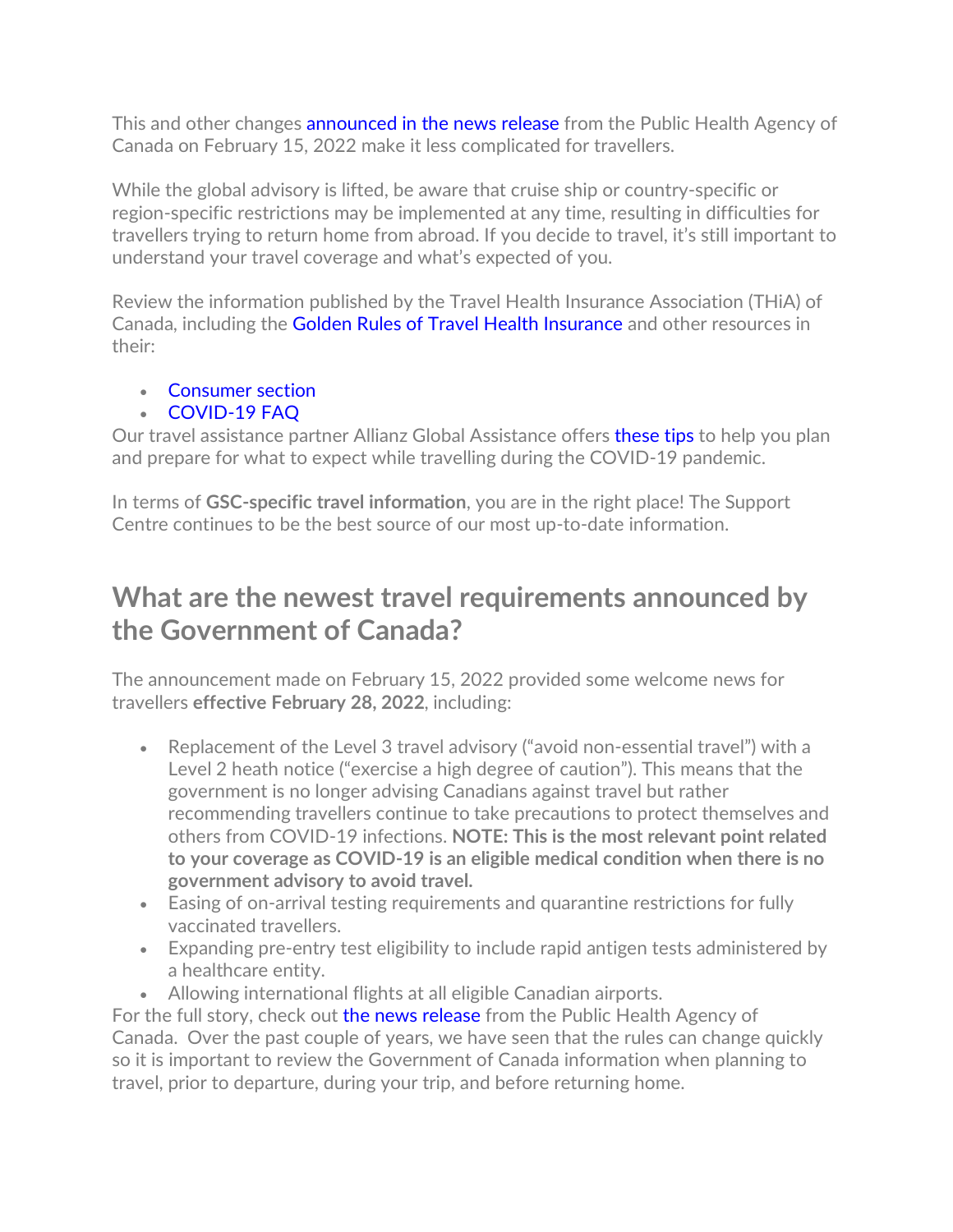You can find information on the latest rules, with details as they are provided, by visiting the Government of Canada's [COVID-19: Travel, testing, quarantine, and](https://travel.gc.ca/travel-covid)  [borders](https://travel.gc.ca/travel-covid) information. This includes the requirements upon your return to Canada, such as using the?**ArriveCAN mobile app** to reduce wait times and limit contact at the border.

Our travel assistance partner Allianz Global Assistance offers [these tips](https://www.allianz-assistance.ca/covid-19/covid-19-travelling-planning-resources.html) to help you plan and prepare for what to expect while travelling during the COVID-19 pandemic.

## **What if I choose to travel (or cruise) outside of Canada while a travel advisory is in place due to COVID-19? Am I still covered?**

When there is no government advisory in place to avoid travel, COVID-19 is an eligible medical condition. Where a Government advisory is in place, we view the advisory as the primary guideline – however, we understand that plan members will make their own choices around travelling. In these situations, we firmly believe that providing peace of mind is the right thing to do.

GSC has previously announced coverage under our standard travel plans\* that would be available on a temporary basis for COVID-19 related medical emergencies, even if a travel advisory *is* in place. That coverage remains available to travellers. Here are the key coverage details:

**Emergency medical expenses related to COVID-19**

Standard GSC travel plans\* include coverage for emergency medical expenses related to COVID-19 for the period of **August 15, 2020 through December 31, 2021**, up to the existing maximums and limitations within each plan.

From **January 1, 2022 to June 30, 2022**, emergency expenses related to COVID-19 will be included in standard GSC travel plans\* **for Fully Vaccinated Travellers only** (see definition, below).

# **Fully Vaccinated Traveller – The Definition**

For the purposes of the COVID-19 emergency medical expenses and quarantine benefit, a Fully Vaccinated Traveller is someone who is eligible for and has completed the recommended vaccine treatment considered by the Canadian government (typically two doses) at least two weeks prior to departure.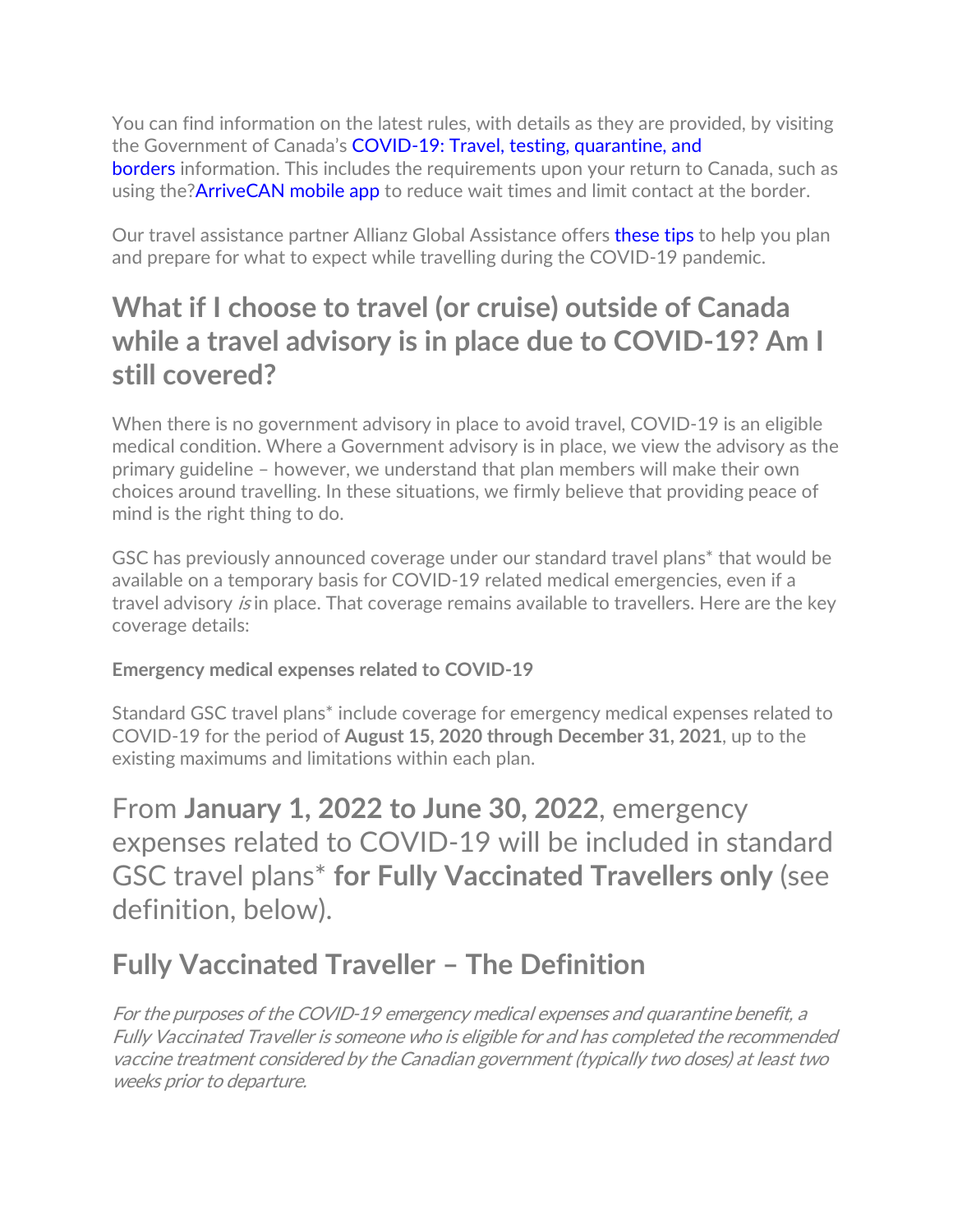You can visit **[travel.gc.ca](https://travel.gc.ca/travel-covid/travel-restrictions/covid-vaccinated-travellers-entering-canada)** to determine if you are considered fully vaccinated by the Government of Canada. Travellers who are not able to receive a vaccine in Canada based on age or medical condition will be considered a Fully Vaccinated Traveller for the purpose of this quarantine coverage, including all children under the age of 12 through June 30, 2022.

This additional coverage is applicable to all destinations globally – regardless of a COVID-19 travel advisory being in place or reason for travel (i.e. leisure, work, school) – and is subject to all other terms, conditions, and limitations of your benefits plan, including the day limit, the requirement that you must be symptom free, in good health, and that all pre-existing conditions must be stable for 90 days prior to departure.

## **Quarantine benefits**

Going a step further, **effective August 1, 2021**, standard GSC travel plans\* which include the COVID-19 medical coverage described above also provide some quarantine benefits for **Fully Vaccinated Travellers only** (see definition above) who are unable to return home as planned due to a positive COVID-19 test pre-departure, resulting in the requirement to quarantine outside of their province of residence.

This coverage extension will be in effect **until June 30, 2022** and applies to all travel, regardless of whether a Government of Canada travel advisory is in effect.

**\*As mentioned, if you are unsure if the details above apply to your plan (i.e. whether you have a standard GSC travel plan), you can:**

• [Contact the GSC Customer Service Centre](https://onlineservices.greenshield.ca/CLICOnlineServices/Inquiry/UserInquiry.aspx?inquiry=1&lang=en-CA)

• Speak with your plan sponsor – if applicable

Additionally, we encourage you to review?Government [of Canada travel information?](https://travel.gc.ca/)for the latest updates, including travel advisories for other reasons, in addition to requirements upon your return to Canada, such as using the?**ArriveCAN mobile app** to reduce wait times and limit contact at the border.

If you do travel and COVID-19 symptoms arise, contact GSC Travel Assistance immediately for support. You can find the phone number on the back of your ID card (and on your electronic ID on GSC's mobile app). Remember that travel coverage is for emergency treatment that cannot be delayed until you return to your home province.

When travelling for work, prior to seeking medical treatment outside of Canada, the expectation is that the employer be contacted to initiate a claim with Worker's Compensation.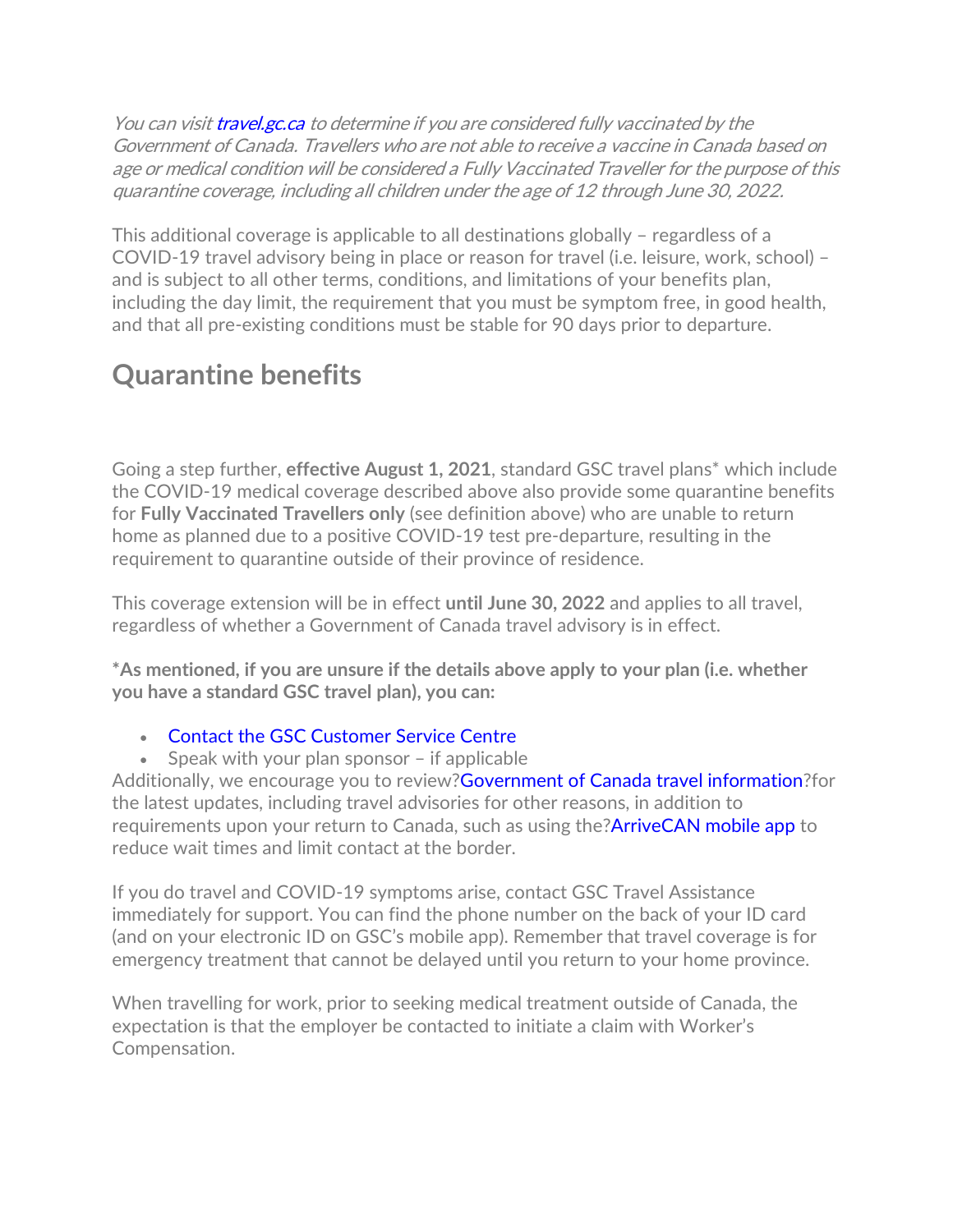**If I'm not fully vaccinated, what does that mean for my coverage for emergency medical expenses related to COVID-19?**

- **Prior to January 1, 2022**, if you were **not** fully vaccinated and choose to travel to a location for which there is a [Government of Canada advisory](https://travel.gc.ca/travelling/advisories) in effect for COVID-19, standard GSC travel plans\* include coverage for emergency medical expenses related to COVID-19, up to the existing maximums and limitations within each plan.
- **As of January 1, 2022**, if you are **not** fully vaccinated and choose to travel to a location for which there is a [Government of Canada advisory](https://travel.gc.ca/travelling/advisories) in effect for COVID-19 (advising Canadians to avoid non-essential travel or Avoid all travel), you will **not** have coverage for medical expenses related to COVID-19. If the travel advisory is a Level 2 Health notice ("exercise a high degree of caution") or lower, you will be covered for medical emergencies related to COVID-19 subject to the terms of your plan.

## **What should I do if I experience COVID-19 symptoms ahead of upcoming travel?**

Keep in mind that, per the[?Government of Canada advisory,?](https://travel.gc.ca/travelling/advisories)regardless of your health status, all non-essential travel to countries that are the subject of a travel advisory should be avoided. As with all pre-existing medical conditions, you may not be covered for medical treatment if you experience symptoms prior to travelling. Please refer to your benefit booklet for more details on pre-existing conditions/being "stable" to travel.

Even if your plan covers expenses related to COVID-19, the requirement to be symptom free, in good health, and that all pre-existing conditions must be stable for 90 days prior to departure, means that having COVID-19 symptoms ahead of travel will result in **no travel coverage** for COVID-19 related expenses.

## **If I still decide to travel, is there anything else I should do before I leave?**

If you make the choice to travel, we strongly recommend that you complete the [Registration of Canadians Abroad](https://travel.gc.ca/travelling/registration) with the Government of Canada as another source of timely information.

Refer to the[?Government of Canada's "Travel, testing, quarantine, and borders"](https://www.canada.ca/en/public-health/services/diseases/2019-novel-coronavirus-infection/latest-travel-health-advice.html)  [information?](https://www.canada.ca/en/public-health/services/diseases/2019-novel-coronavirus-infection/latest-travel-health-advice.html)to learn more, including requirements for travellers returning to Canada.?Travellers are encouraged to use the?ArriveCAN [mobile app?](https://www.canada.ca/en/public-health/services/diseases/coronavirus-disease-covid-19/arrivecan.html)prior to arrival to reduce wait times and limit contact at the border.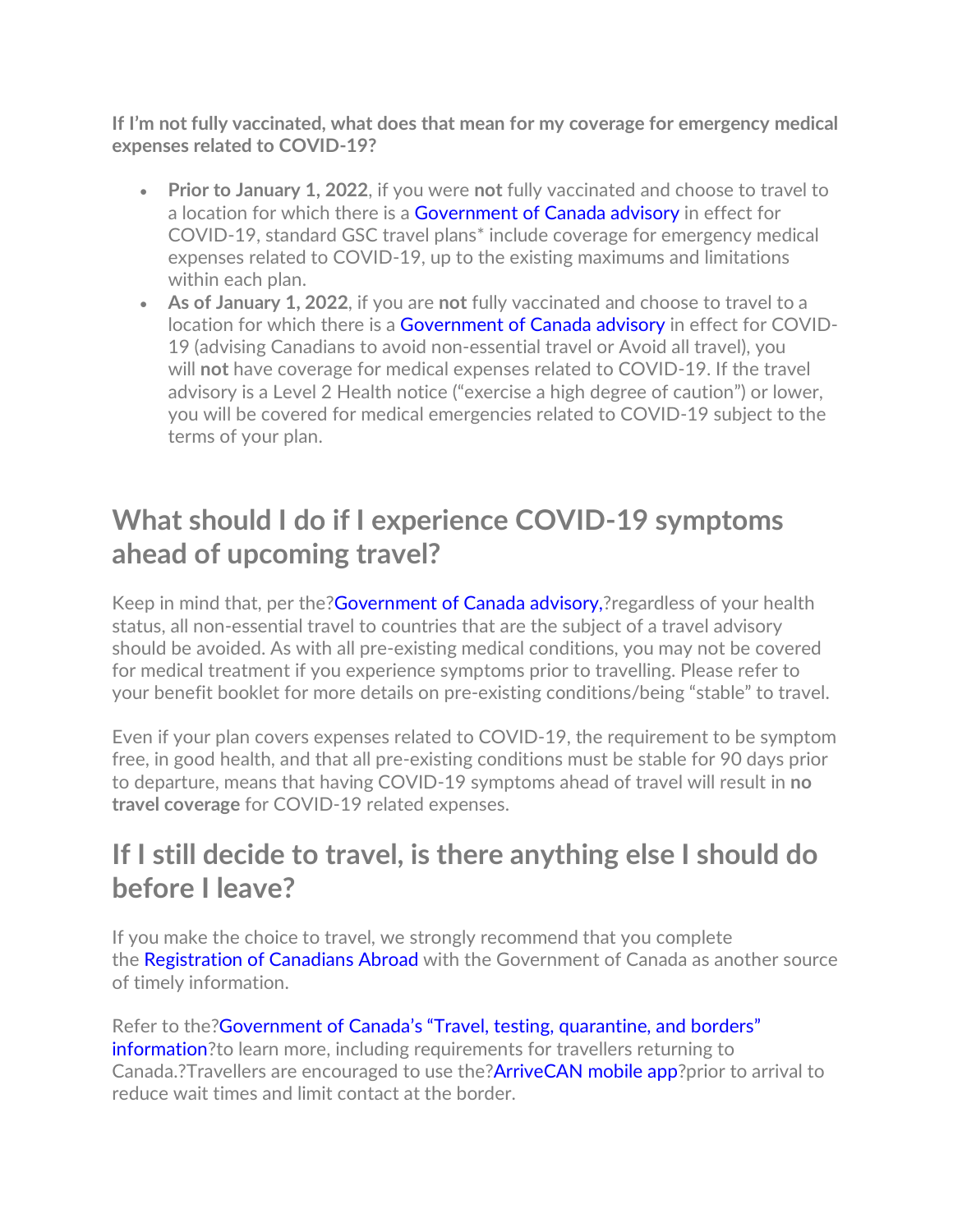Our travel assistance partner Allianz Global Assistance offers [these tips](https://www.allianz-assistance.ca/covid-19/covid-19-travelling-planning-resources.html) to help you plan and prepare for what to expect while travelling during the COVID-19 pandemic.

## **If I travel, am I covered for the cost of a required COVID-19 test to return to Canada?**

If you make the choice to travel, the cost of a COVID-19 test to return to Canada is not covered through your GSC travel coverage or through your benefits plan. It would only be covered through a health care spending account or personal spending account – if one is available to you.

Under GSC's quarantine benefit for Fully Vaccinated Travellers, effective August 1, 2021, you may include the cost of the repeat COVID-19 test (for a quarantined traveller when required for returning home) in your claim.

The COVID-19 antibodies test is not covered through your GSC travel coverage or through your benefits plan; but would be covered through a health care spending account or personal spending account – if one is available to you.

**If I travel, am I covered for the cost of the COVID-19 vaccine if I chose to get one while I'm outside of Canada?**

If you make the choice to travel, the cost of a COVID-19 vaccine is not covered through your GSC travel coverage or through your benefits plan. It would only be covered through a health care spending account or personal spending account – if one is available to you.

**Flights are being cancelled and/or re-scheduled, and I'm worried about quarantine rules and other entry restrictions at my destination and/or when I return to Canada. Will my trip cancellation and interruption insurance cover these types of things?**

It's important to know your policy before booking your travel plans. The situation around the world continues to change rapidly. You need to consider the day limit of your coverage to ensure that you are not away longer than you are covered by your plan. Your coverage will not be extended beyond your plan day limit if you are denied boarding or your flights are cancelled.

Trip cancellation coverage depends on many factors such as:

- When you bought your insurance and whether the trip cancellation/interruption wording excludes trips booked when a travel advisory is in effect,
- Whether your policy excludes claims for trips cancelled or interrupted due to an event or cause that is already known (such as COVID-19, a global event which has been in the news cycle daily for many months), or